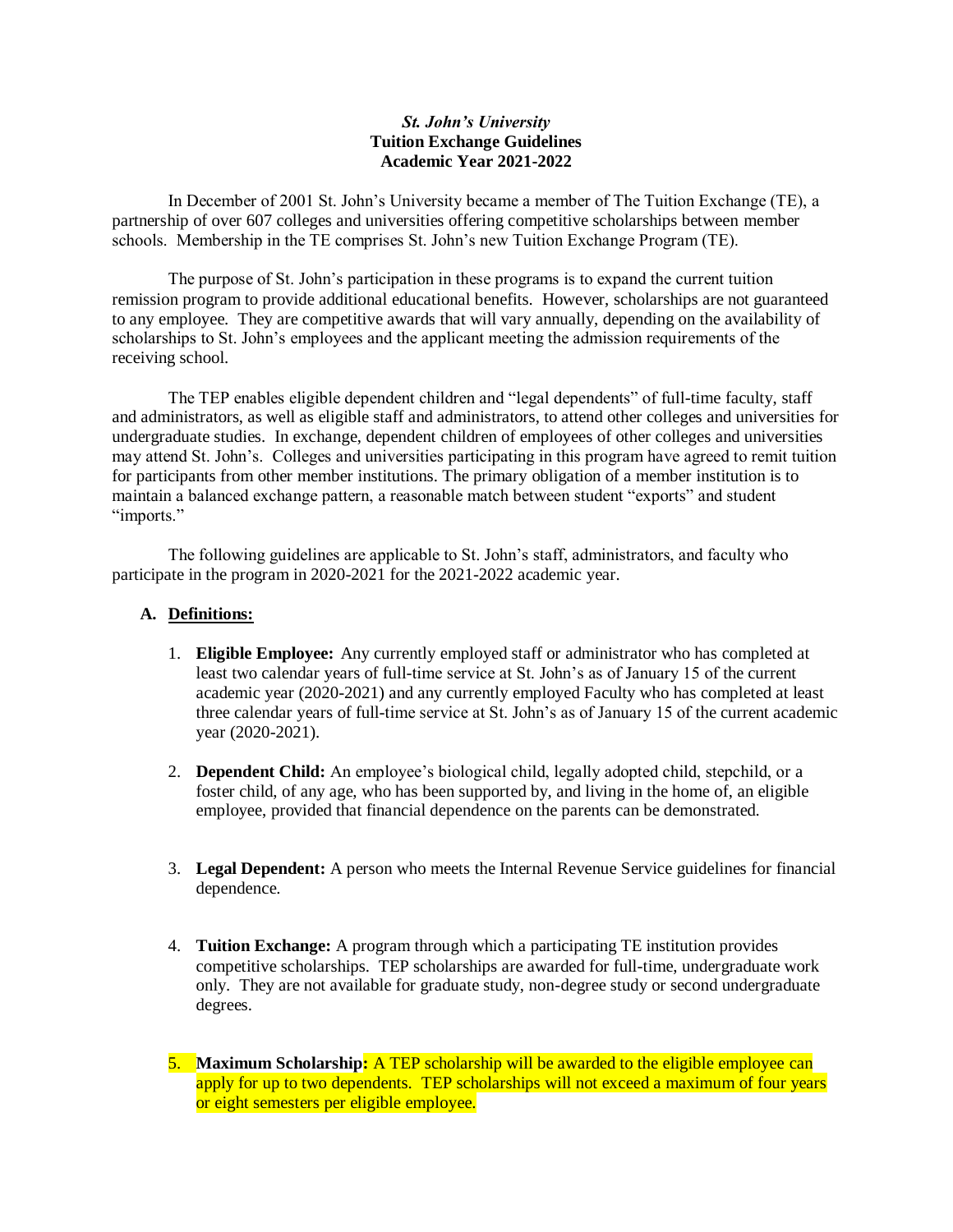6. **Tuition Exchange Officer:** Soraya Casanova (718) 990-2020, [casanovs@stjohns.edu](mailto:casanovs@stjohns.edu)

## **B. Procedures:**

- 1. By November 1 of the current academic year (2020-2021), applicants must notify the TEP Officer of intent to apply for a TEP scholarship by completing an Application/Certification Form available from the Human Resources Office or online at <https://www.stjohns.edu/about/administrative-offices/human-resources/employee-benefits> and returning it to the Human Resources Office.
- 2. The TEP Officer will verify the eligibility and seniority of the St. John's employee.
- 3. By the first week in January of the current academic year (2020-2021), St. John's will determine the number of available TEP slots available for the upcoming academic year. The number of available slots will be determined by the current number of St. John's "imports" and "exports" and may vary from year to year.
- 4. By January 15 of the current academic year, the selection of TEP candidates will be made.
	- a. If the number of applicants is equal to the number of TEP slots available, each applicant will be given the opportunity to apply for a TEP slot.
	- b. If the number of applicants exceeds the number of TEP slots, candidates will be selected on a priority-ranking basis. Students currently attending participating schools who have applied or whose parents apply by the deadline will be considered.
		- (i) First priority will be given to students who have already received a TEP scholarship.
		- (ii) Second priority will be given to new applicants based on length of full-time service with the University service of the parent.
		- (iii) Third priority will be given to new applicants with siblings who have already completed the TEP scholarship allotment.
		- (iv) Fourth priority will be given to a second dependent of an eligible employee.
	- c. In the event that a TEP recipient chooses to attend a non-TEP institution or otherwise forfeits the right to receive a TEP scholarship, applicants who were not selected will be reconsidered for any available slots.
	- d. Applicants who are not selected may reapply for a TEP scholarship for the following academic year in accordance with the priority ranking described in item (b) above.
- 5. Selected applicants must notify the TEP officer in writing by May  $1<sup>st</sup>$ . stating they are accepting the scholarship at their desire institution. Applicants who do not meet this requirement will forfeit their awards.
- 6. Students will ordinarily be able to remain in the program for four years, but continued participation depends upon yearly re-certification of eligibility, the student's adequate academic standing at the host institution, the host institutions' acceptance of the scholarship recipient into their TE slot and St. John's ability to attract sufficient "imports" to balance its "exports".
- 7. Continued participation of imports in the program is contingent upon matriculation and maintenance of a GPA of at least 2.5 on a 4.0 scale after the first semester of study. Each recipient who is awarded a TE scholarship must submit a transcript to the St. John's TEP Officer within one month of the end of each semester. Students must maintain full-time status at the host institution. Continual withdrawals, failures or poor grades will be monitored and can jeopardize a TEP scholarship.